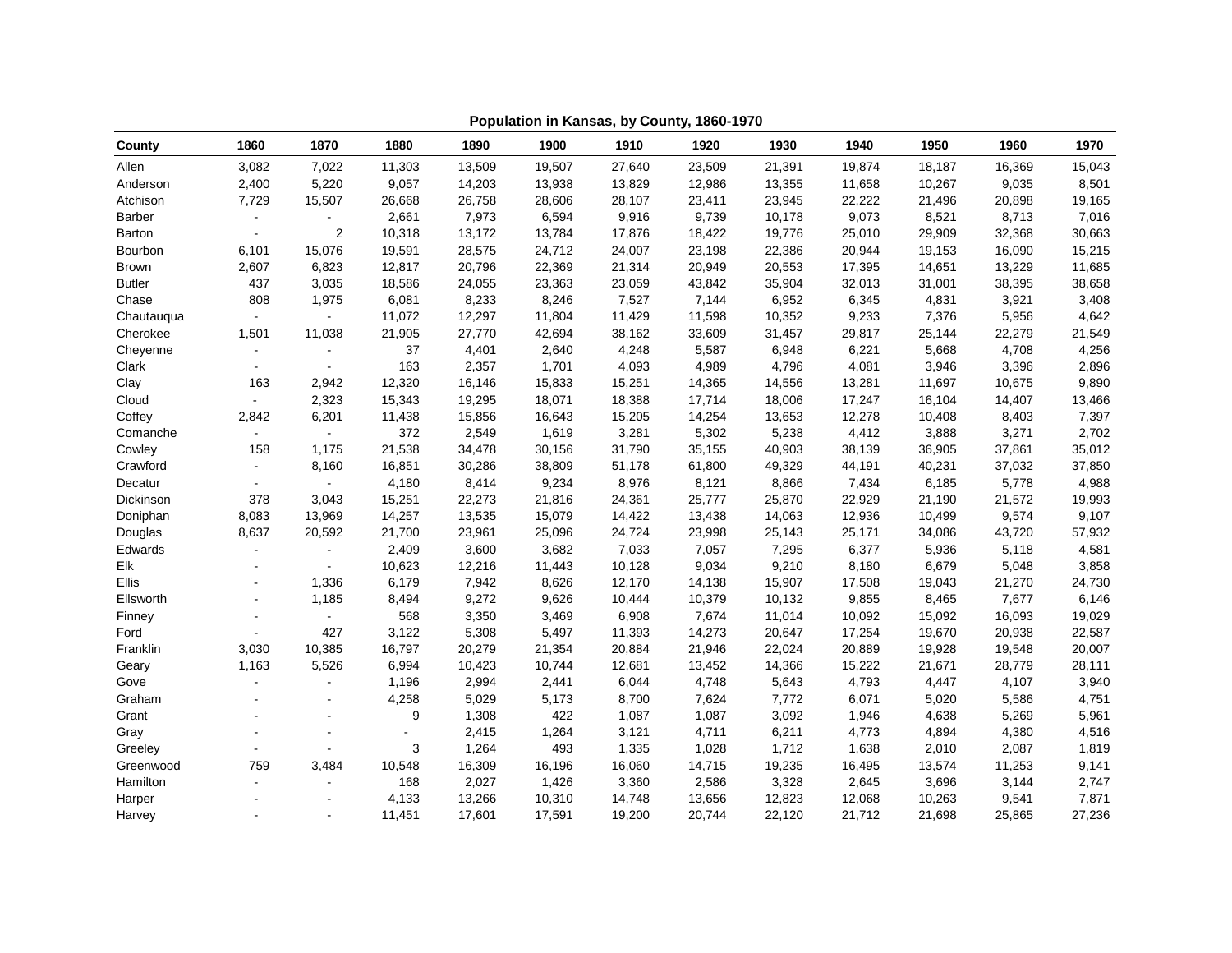| County       | 1860           | 1870           | 1880           | 1890   | 1900   | 1910   | 1920   | 1930   | 1940   | 1950   | 1960    | 1970    |
|--------------|----------------|----------------|----------------|--------|--------|--------|--------|--------|--------|--------|---------|---------|
| Haskell      |                | $\mathbf{u}$   | 3              | 1,077  | 457    | 993    | 1,455  | 2,805  | 2,088  | 2,606  | 2,990   | 3,672   |
| Hodgeman     | $\sim$         | 0              | 1,704          | 2,395  | 2,032  | 2,930  | 3,734  | 4,157  | 3,535  | 3,310  | 3,115   | 2,662   |
| Jackson      | 1,936          | 6,053          | 10,718         | 15,088 | 17,117 | 16,861 | 15,495 | 14,776 | 13,382 | 11,098 | 10,309  | 10,342  |
| Jefferson    | 4,459          | 12,526         | 15,563         | 16,620 | 17,533 | 15,826 | 14,750 | 14,129 | 12,718 | 11,084 | 11,252  | 11,945  |
| Jewell       |                | 207            | 17,475         | 19,349 | 19,420 | 18,148 | 16,240 | 14,462 | 11,970 | 9,698  | 7,217   | 6,099   |
| Johnson      | 4,364          | 13,684         | 16,853         | 17,385 | 18,104 | 18,288 | 18,314 | 27,179 | 33,327 | 62,783 | 143,792 | 220,073 |
| Kearny       |                | $\blacksquare$ | 159            | 1,571  | 1,107  | 3,206  | 2,617  | 3,196  | 2,525  | 3,492  | 3,108   | 3,047   |
| Kingman      |                |                | 3,713          | 11,823 | 10,663 | 13,386 | 12,119 | 11,674 | 12,001 | 10,324 | 9,958   | 8,886   |
| Kiowa        |                | $\sim$         | $\blacksquare$ | 2,873  | 2,365  | 6,174  | 6,164  | 6,035  | 5,112  | 4,743  | 4,626   | 4,088   |
| Labette      |                | 9,973          | 22,735         | 27,586 | 27,387 | 31,423 | 34,047 | 31,346 | 30,352 | 29,285 | 26,805  | 25,775  |
| Lane         |                | $\sim$         | 601            | 2,060  | 1,563  | 2,603  | 2,848  | 3,372  | 2,821  | 2,808  | 3,060   | 2,707   |
| Leavenworth  | 12,606         | 32,444         | 32,355         | 38,485 | 40,940 | 41,207 | 38,402 | 42,673 | 41,112 | 42,361 | 48,524  | 53,340  |
| Lincoln      |                | 516            | 8,582          | 9,709  | 9,886  | 10,142 | 9,894  | 9,707  | 8,338  | 6,643  | 5,556   | 4,582   |
| Linn         | 6,336          | 12,174         | 15,298         | 17,215 | 16,689 | 14,735 | 13,815 | 13,534 | 11,969 | 10,053 | 8,274   | 7,770   |
| Logan        |                |                |                | 3,384  | 1,962  | 4,240  | 3,223  | 4,145  | 3,688  | 4,206  | 4,036   | 3,814   |
| Lyon         |                | 8,014          | 17,326         | 23,196 | 25,074 | 24,927 | 26,154 | 29,240 | 26,424 | 26,576 | 26,928  | 32,071  |
| McPherson    |                | 738            | 17,143         | 21,614 | 21,421 | 21,521 | 21,845 | 23,588 | 24,152 | 23,670 | 24,285  | 24,778  |
| Marion       | 74             | 768            | 12,453         | 20,539 | 20,676 | 22,415 | 22,923 | 20,739 | 18,951 | 16,307 | 15,143  | 13,935  |
| Marshall     | 2,280          | 6,901          | 16,136         | 23,912 | 24,355 | 23,880 | 22,730 | 23,056 | 20,986 | 17,926 | 15,598  | 13,139  |
| Meade        |                |                | 296            | 2,542  | 1,581  | 5,055  | 5,542  | 6,858  | 5,522  | 5,710  | 5,505   | 4,912   |
| Miami        | 4,980          | 11,725         | 17,802         | 19,614 | 21,641 | 20,030 | 19,809 | 21,243 | 19,489 | 19,698 | 19,884  | 19,254  |
| Mitchell     |                | 485            | 14,911         | 15,037 | 14,647 | 14,089 | 13,886 | 12,774 | 11,339 | 10,320 | 8,866   | 8,010   |
| Montgomery   | $\blacksquare$ | 7,564          | 18,213         | 23,104 | 29,039 | 49,474 | 49,645 | 51,411 | 49,729 | 46,487 | 45,007  | 39,949  |
| Morris       | 770            | 2,225          | 9,265          | 11,381 | 11,967 | 12,397 | 12,005 | 11,859 | 10,363 | 8,485  | 7,392   | 6,432   |
| Morton       |                |                | 9              | 724    | 304    | 1,333  | 3,177  | 4,092  | 2,186  | 2,610  | 3,354   | 3,576   |
| Nemaha       | 2,436          | 7,339          | 12,462         | 19,249 | 20,376 | 19,072 | 18,487 | 18,342 | 16,761 | 14,341 | 12,897  | 11,825  |
| Neosho       | 88             | 10,206         | 15,121         | 18,561 | 19,254 | 23,754 | 24,000 | 22,665 | 22,210 | 20,348 | 19,455  | 18,812  |
| <b>Ness</b>  | $\sim$         | 2              | 3,722          | 4,944  | 4,535  | 5,883  | 7,490  | 8,358  | 6,864  | 6,322  | 5,470   | 4,791   |
| Norton       |                |                | 6,998          | 10,617 | 11,325 | 11,614 | 11,423 | 11,701 | 9,831  | 8,808  | 8,035   | 7,279   |
| Osage        | 1,113          | 7,648          | 19,642         | 25,062 | 23,659 | 19,905 | 18,621 | 17,538 | 15,118 | 12,811 | 12,886  | 13,352  |
| Osborne      |                | 33             | 12,517         | 12,083 | 11,844 | 12,827 | 12,441 | 11,568 | 9,835  | 8,558  | 7,506   | 6,416   |
| Ottawa       | $\sim$         | 2,127          | 10,307         | 12,581 | 11,182 | 11,811 | 10,714 | 9,819  | 9,224  | 7,265  | 6,779   | 6,183   |
| Pawnee       | $\blacksquare$ | 179            | 5,396          | 5,204  | 5,084  | 8,859  | 9,323  | 10,510 | 10,300 | 11,041 | 10,254  | 8,484   |
| Phillips     |                | $\blacksquare$ | 12,014         | 13,661 | 14,442 | 14,150 | 12,505 | 12,159 | 10,435 | 9,273  | 8,709   | 7,888   |
| Pottawatomie | 1,529          | 7,848          | 16,350         | 17,722 | 18,470 | 17,522 | 16,154 | 15,862 | 14,015 | 12,344 | 11,957  | 11,755  |
| Pratt        |                |                | 1,890          | 8,118  | 7,085  | 11,156 | 12,909 | 13,312 | 12,348 | 12,156 | 12,122  | 10,056  |
| Rawlins      |                |                | 1,623          | 6,756  | 5,241  | 6,380  | 6,799  | 7,362  | 6,618  | 5,728  | 5,279   | 4,393   |
| Reno         |                | $\sim$         | 12,826         | 27,079 | 29,027 | 37,853 | 44,423 | 47,785 | 52,165 | 54,058 | 59,055  | 60,765  |
| Republic     |                | 1,281          | 14,913         | 19,002 | 18,248 | 17,447 | 15,855 | 14,745 | 13,124 | 11,478 | 9,768   | 8,498   |
| Rice         |                | 5              | 9,292          | 14,451 | 14,745 | 15,106 | 14,832 | 13,800 | 17,213 | 15,635 | 13,909  | 12,320  |

**Population in Kansas, by County, 1860-1970**